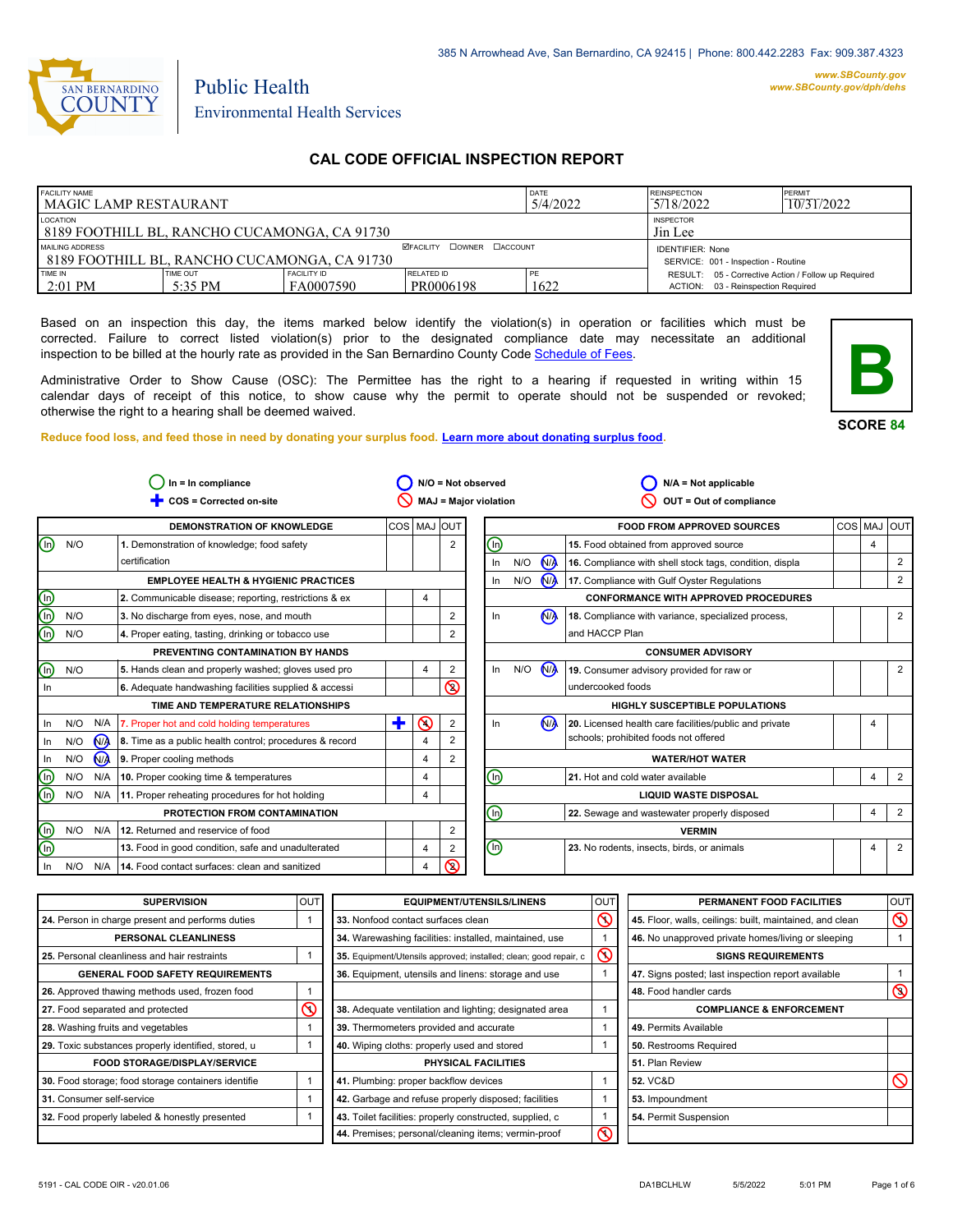

| <b>FACILITY NAME</b> | <b>MAGIC LAMP RESTAURANT</b>                                                                                   |                                                                                                                                                                                                                                                                                                                                                                                                                                                                                                                                                                                                                                                                                                                                                                                                                                                                                                                                                                                                                                                                                                                                                                                                                                                                                                                                                                                                                                                                                                                                                                                                                                                                                                                                                                                                                                                                                                                                                                                                                                                                                                                                                                                                                                                                                                                                                                                           | DATE<br>5/4/2022            |   |              |  |
|----------------------|----------------------------------------------------------------------------------------------------------------|-------------------------------------------------------------------------------------------------------------------------------------------------------------------------------------------------------------------------------------------------------------------------------------------------------------------------------------------------------------------------------------------------------------------------------------------------------------------------------------------------------------------------------------------------------------------------------------------------------------------------------------------------------------------------------------------------------------------------------------------------------------------------------------------------------------------------------------------------------------------------------------------------------------------------------------------------------------------------------------------------------------------------------------------------------------------------------------------------------------------------------------------------------------------------------------------------------------------------------------------------------------------------------------------------------------------------------------------------------------------------------------------------------------------------------------------------------------------------------------------------------------------------------------------------------------------------------------------------------------------------------------------------------------------------------------------------------------------------------------------------------------------------------------------------------------------------------------------------------------------------------------------------------------------------------------------------------------------------------------------------------------------------------------------------------------------------------------------------------------------------------------------------------------------------------------------------------------------------------------------------------------------------------------------------------------------------------------------------------------------------------------------|-----------------------------|---|--------------|--|
| LOCATION             | 8189 FOOTHILL BL, RANCHO CUCAMONGA, CA 91730                                                                   |                                                                                                                                                                                                                                                                                                                                                                                                                                                                                                                                                                                                                                                                                                                                                                                                                                                                                                                                                                                                                                                                                                                                                                                                                                                                                                                                                                                                                                                                                                                                                                                                                                                                                                                                                                                                                                                                                                                                                                                                                                                                                                                                                                                                                                                                                                                                                                                           | <b>INSPECTOR</b><br>Jin Lee |   |              |  |
|                      |                                                                                                                | 7. PROPER HOT AND COLD HOLDING TEMPERATURES                                                                                                                                                                                                                                                                                                                                                                                                                                                                                                                                                                                                                                                                                                                                                                                                                                                                                                                                                                                                                                                                                                                                                                                                                                                                                                                                                                                                                                                                                                                                                                                                                                                                                                                                                                                                                                                                                                                                                                                                                                                                                                                                                                                                                                                                                                                                               |                             | Λ | <b>MAJOR</b> |  |
| <b>POINTS</b><br>4   | Compliance date not specified<br>Complied on 5/4/2022<br>Violation Reference - HSC -<br>113996, 113998, 114037 | Inspector Comments: Observed the following potentially hazardous food temperatures to be stored at<br>improper holding temperatures in small walk-in refrigerator and upright reach-in refrigeration unit by the<br>kitchen entrance:<br>1. Steaks on the cart in the walk-in refrigerator were measured at 48 degree F. The manager stated the<br>steaks were stored for three (3) hours.<br>2. Boiled eggs in a metal container in the walk-in refrigerator were measured at 47 degree F. The manager<br>stated the boiled eggs were stored since yesterday.<br>3. Two (2) gallons of milks in the walk-in refrigerator were measured at 46 degree F. The manager stated<br>the milks were stored since yesterday.<br>4. Half (1/2) gallon of half and half in the walk-in refrigerator was measured at 48 degree F. The manager<br>stated the milks were stored since yesterday.<br>5. Five (5) Whipping cream cans in the reach-in refrigeration unit were measured at 48 degree F. The<br>manager stated the whipping cream cans were stored for three (3) hours.<br>6. Margarine in the reach-in refrigeration unit was measured at 46 degree F. The manager stated the<br>margarine was stored for three (3) hours.<br>7. One (1) gallon of milk in the reach-in refrigeration unit was measured at 48 degree F. The manager stated<br>the milk was stored for three (3) hours.<br>8. Roast beef in the reach-in refrigeration unit was measured at 47 degree F. The manager stated the roast<br>beef was stored for three (3) hours.<br>9. Turkey in the reach-in refrigeration unit was measured at 48 degree F. The manager stated the turkey<br>was stored for three (3) hours.<br>10. Sliced cheeses in the reach-in refrigeration unit were measured at 46 degree F. The manager stated the<br>sliced cheeses were stored for three (3) hours.<br>Maintain the temperature of all potentially hazardous foods at or below 41 degree F when cold holding at all<br>times.<br>Corrected on site. The boiled eggs, milks, and half and half were removed and discarded by the manager.<br>The other foods were removed and stored in the large walk-in refrigerator in basement.<br>Note: The ambient temperature of the small walk-in refrigerator was measured at 48 degree F. The ambient<br>temperature of upright reach-in refrigeration unit was measured at 50 degree F. |                             |   |              |  |

**Violation Description:** Potentially hazardous foods shall be held at or below 41F or at or above 135F. (113996, 113998, 114037, 114343(a))

**More Information: <https://youtu.be/RI6w5DtEs7w>**

#### **6. ADEQUATE HANDWASHING FACILITIES SUPPLIED & ACCESSIBLE**

**Compliance date not specified Not In Compliance Violation Reference - POINTS 2**

**Inspector Comments:** 1. Observed no paper towels in the paper towel dispenser next to upright reach-in refrigeration unit at the east handwashing sink.

Provide and maintain the paper towels in the paper towel dispenser at all times.

2. Observed a cloth and brush to be stored in east handwashing sink.

Maintain handwashing sinks clear and free from any obstruction to facilitate hand washing.

Corrected on site. The cloth and brush were removed by the chef.

**Violation Description:** Handwashing soap and towels or drying device shall be provided in dispensers; dispensers shall be maintained in good repair. (113953.2) Adequate facilities shall be provided for hand washing. (113953, 113953.1, 114067(f)). Handwashing sink is not separated from a warewashing sink by a 6 inch high metal splashguard or 24 inch separation. (113953) Handwashing sinks shall not be obstructed, inaccessible, used improperly or kept unclean. (113953.1)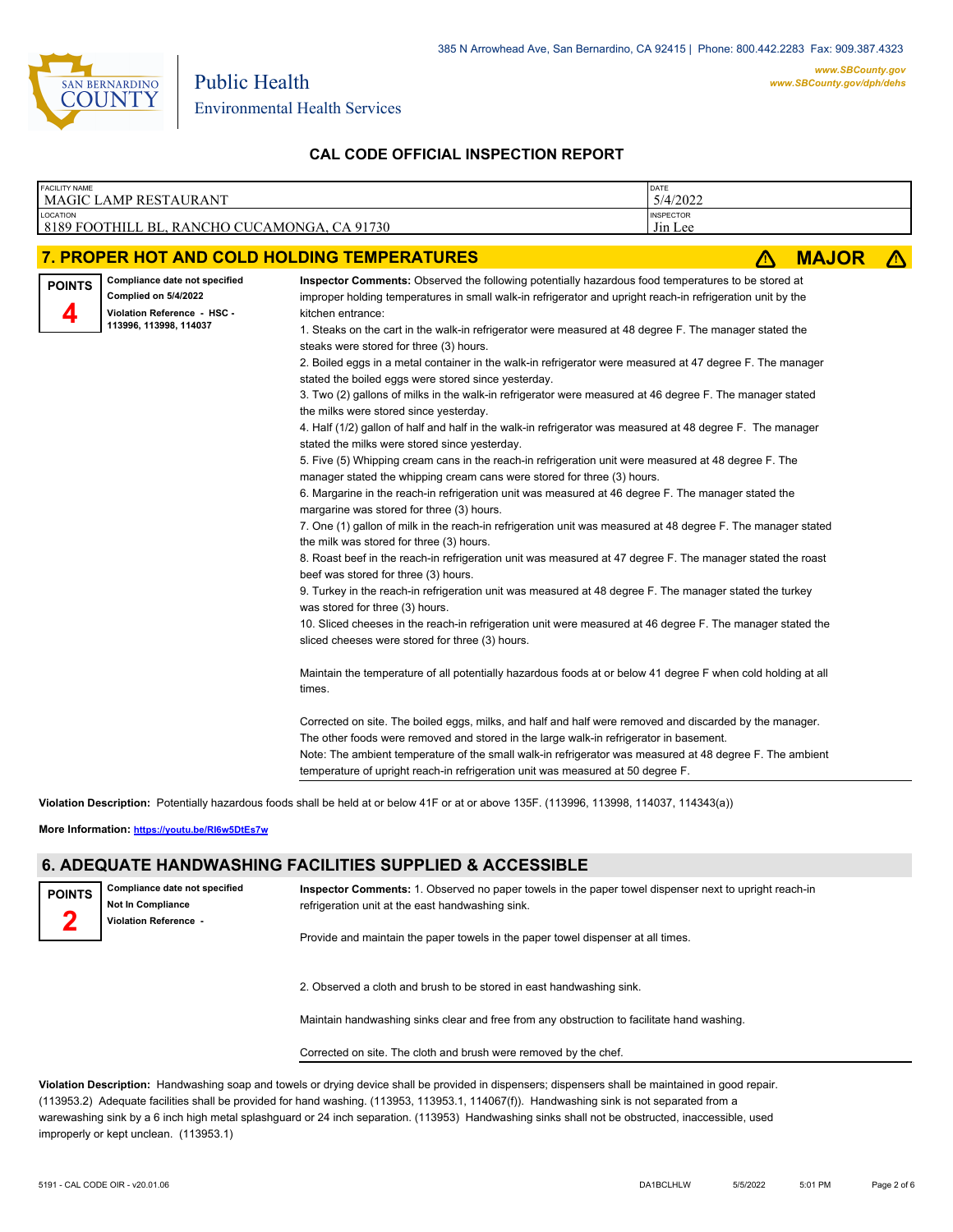

| <b>FACILITY NAME</b><br><b>MAGIC LAMP RESTAURANT</b>                                                                                                                                                                                                             |                                                       | DATE                                                                                                            |  |  |  |  |
|------------------------------------------------------------------------------------------------------------------------------------------------------------------------------------------------------------------------------------------------------------------|-------------------------------------------------------|-----------------------------------------------------------------------------------------------------------------|--|--|--|--|
| <b>LOCATION</b>                                                                                                                                                                                                                                                  |                                                       | 5/4/2022<br><b>INSPECTOR</b>                                                                                    |  |  |  |  |
| 8189 FOOTHILL BL, RANCHO CUCAMONGA, CA 91730                                                                                                                                                                                                                     |                                                       | Jin Lee                                                                                                         |  |  |  |  |
|                                                                                                                                                                                                                                                                  | <b>14. FOOD CONTACT SURFACES: CLEAN AND SANITIZED</b> |                                                                                                                 |  |  |  |  |
| Compliance date not specified<br><b>POINTS</b><br><b>Not In Compliance</b><br>Violation Reference - HSC -                                                                                                                                                        | the small walk-in refrigerator.                       | Inspector Comments: 1. Observed food debris on the can opener blade at the preparation table across             |  |  |  |  |
| 113984(e), 114097, 114099                                                                                                                                                                                                                                        |                                                       | Clean and sanitize this blade. Ensure that all food contact surfaces are kept clean and sanitized at all times. |  |  |  |  |
|                                                                                                                                                                                                                                                                  |                                                       | Corrected on site. The chef removed and stored in the warewashing sink.                                         |  |  |  |  |
|                                                                                                                                                                                                                                                                  | was not actively touching the ice.                    | 2. Observed black mold-like growth on the back deflector board inside of the ice making machine. Growth         |  |  |  |  |
|                                                                                                                                                                                                                                                                  | all times.                                            | Empty, clean, and sanitize this machine. Ensure that all food contact surfaces are kept clean and sanitized at  |  |  |  |  |
|                                                                                                                                                                                                                                                                  | that time.                                            | 3. Observed brown slime-like growth on the beverage gun at the bar. The beverage gun was not used at            |  |  |  |  |
| Clean and sanitize this blade. Ensure that all food contact surfaces are kept clean and sanitized at all times.                                                                                                                                                  |                                                       |                                                                                                                 |  |  |  |  |
| Violation Description: All food contact surfaces of utensils and equipment shall be clean and sanitized. (113984(e), 114097, 114099.1, 114099.4,<br>114099.6, 114101 (b-d), 114105, 114109, 114111, 114113, 114115 (a, b, d), 114117, 114125(b), 114135, 114141) |                                                       |                                                                                                                 |  |  |  |  |

**More Information: <https://youtu.be/Gz6zPqZtv2s>**

#### **27. FOOD SEPARATED AND PROTECTED**

**Compliance date not specified Not In Compliance Violation Reference - HSC - 113984 (a, b, c, d, f) POINTS 1 Inspector Comments:** Observed four (4) uncovered seasoning containers next to the cold holding unit across the griddle in the kitchen. Discontinue this practice. Store all food so as to be protected from any potential cross contamination.

**Violation Description:** All food shall be separated and protected from contamination. (113984 (a, b, c, d, f), 113986, 114060, 114067(a, d, e, j), 114069(a, b), 114077, 114089.1 (c), 114143 (c)) All food shall be stored, prepared, displayed or held so that it is protected from contamination.

### **33. NONFOOD-CONTACT SURFACES CLEAN**

**Violation Description:** All nonfood contact surfaces of utensils and equipment shall be clean. (114115 (c))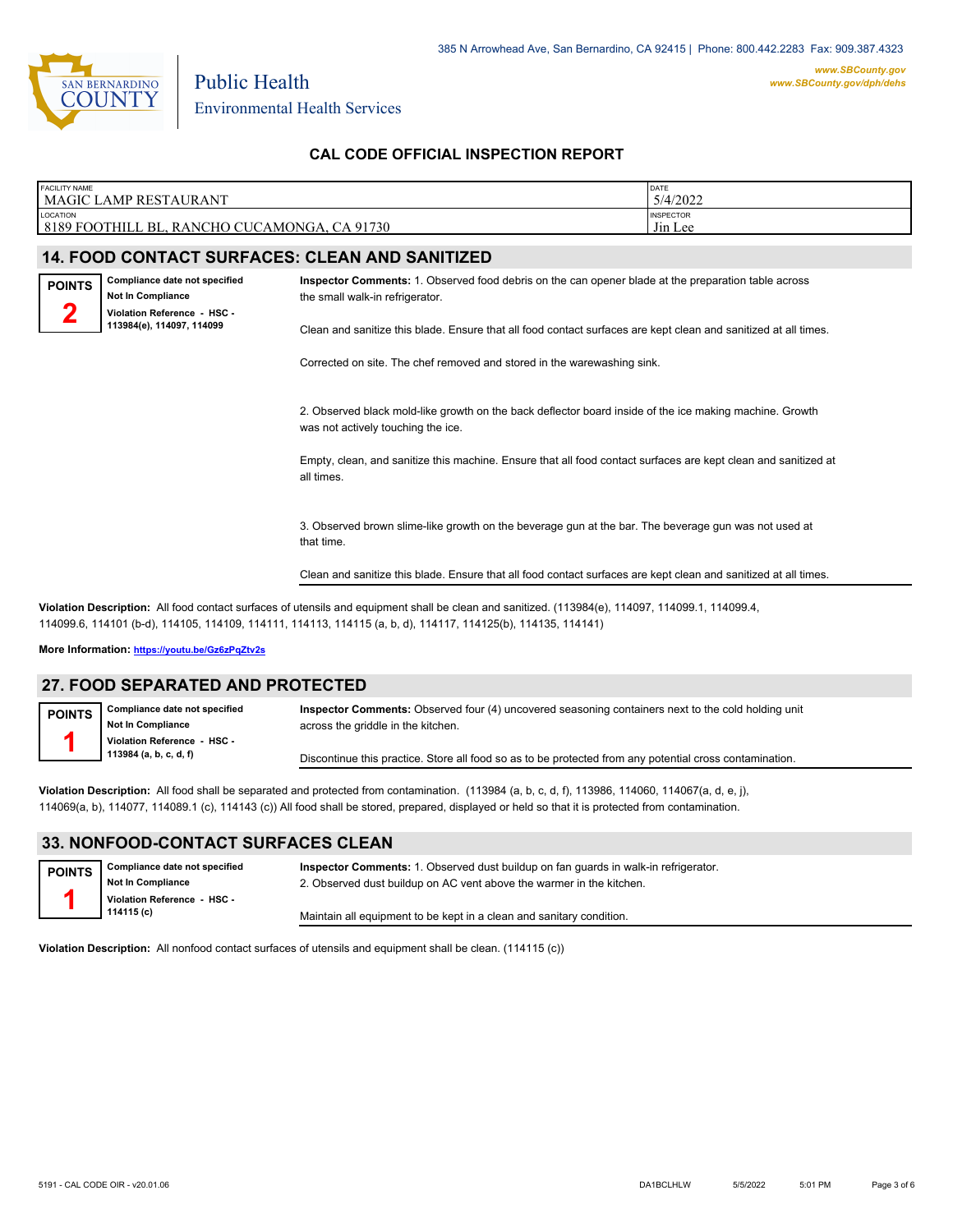

| <b>FACILITY NAME</b>                         | DATE             |
|----------------------------------------------|------------------|
| <b>MAGIC LAMP RESTAURANT</b>                 | 5/4/2022         |
| <b>LOCATION</b>                              | <b>INSPECTOR</b> |
| 8189 FOOTHILL BL, RANCHO CUCAMONGA, CA 91730 | Jin Lee          |
|                                              |                  |

### **35. EQUIPMENT/UTENSILS - APPROVED; INSTALLED; CLEAN; GOOD REPAIR, CAPACITY**

**Compliance date not specified Not In Compliance Violation Reference - HSC - 114130, 114130.1, 114130 POINTS 1 Inspector Comments:** 1. Observed a leaking faucet at bar 3-compartment sink. Repair/replace the leaking faucet.

2. Measured upright reach-in refrigeration unit by the kitchen entrance at 50 degree F.

3. Measured small walk-in refrigerator at 48 degree F.

Repair or replace this refrigeration unit so that all potentially hazardous foods are held at or below 41 F at all times.

Note: Observed more than enough cold hold storage units in this food facility. Observed three (3) large walk-in refrigerator in basement and four (4) upright refrigeration unit in the kitchen. The manager contact the maintenance at that time.

**Violation Description:** All utensils and equipment shall be fully operative and in good repair. (114175). All utensils and equipment shall be approved, installed properly, and meet applicable standards. (114130, 114130.1, 114130.2, 114130.3, 114130.4, 114130.5, 114132, 114133, 114137, 114139, 114153, 114155, 114163, 114165, 114167, 114169, 114177, 114180, 114182)

#### **44. PREMISES; PERSONAL/CLEANING ITEMS; VERMIN-PROOFING**

**Compliance date not specified Not In Compliance Violation Reference - HSC - 114067 (j), 114123 POINTS 1 Inspector Comments:** 1. Observed a gap in the bottom under the rear kitchen exit door, under the basement exit door, and under the west end exit door. 2. Observed a hole on the wall next to the unused upright refrigeration unit that used as a storage.

Seal the gap and hole to prevent the entrance and/or harborage of vermin.

3. Observed an employee keys on the shelf above the preparation table.

Store all personal belongings away from food prep and storage areas.

**Violation Description:** The premises of each food facility shall be kept clean and free of litter and rubbish; all clean and soiled linen shall be properly stored; non-food items shall be stored and displayed separate from food and food-contact surfaces; the facility shall be kept vermin proof. (114067 (j), 114123, 114143 (a) & (b), 114256, 114256.1, 114256.2, 114256.4, 114257, 114257.1, 114259, 114259.2, 114259.3, 114279, 114281, 114282) Food preparation sinks, handwashing sinks and warewashing equipment shall not be used for the cleaning of maintenance tools, the holding of maintenance materials, or the disposal of liquid wastes. (114123) Open-air barbecue and/or outdoor wood burning oven must operate on the same premises, in conjunction with a permanent food facility and not in an area that may pose as a fire hazard. (114143(a) (b)) Janitorial sink or approved curbed cleaning facility (exemption for restricted food service facilities Section 114279 (b)) shall be provided. (114279(a)) First aid supplies must have a legible manufacturer's label and stored in a kit or container that is located to prevent contamination. (114256.4) Insect electrocution devices are not allowed in food or utensil handling areas. (114259.3)

#### **45. FLOORS, WALLS AND CEILINGS: BUILT, MAINTAINED, AND CLEAN**

**POINTS 1**

**Compliance date not specified Not In Compliance Violation Reference - HSC - 114143 (d), 114266**

**Inspector Comments:** 1. Observed broken and missing broken floor tiles under the hot holding units. 2. Observed damaged floor in the clean utensil storage area.

Repair/replace the floor and tiles. Maintain all floors to be cleanable and in good repair.

**Violation Description:** The walls / ceilings shall have durable, smooth, nonabsorbent, and washable surfaces. All floor surfaces, other than the customer service areas, shall be approved, smooth, durable and made of nonabsorbent material that is easily cleanable. Approved base coving shall be provided in all areas, except customer service areas and where food is stored in original unopened containers. Food facilities shall be fully enclosed. All food facilities shall be kept clean and in good repair. (114143 (d), 114257, 114266, 114268, 114268.1, 114271, 114272) Cleaning must be an approved dustless method. (114268.1) Mats and duckboards, if used, must be removable and easily cleanable. (114272) Open-air barbecues or wood-burning ovens floor surfaces must extend a minimum of five feet and be impervious or easily cleanable. (114143(d))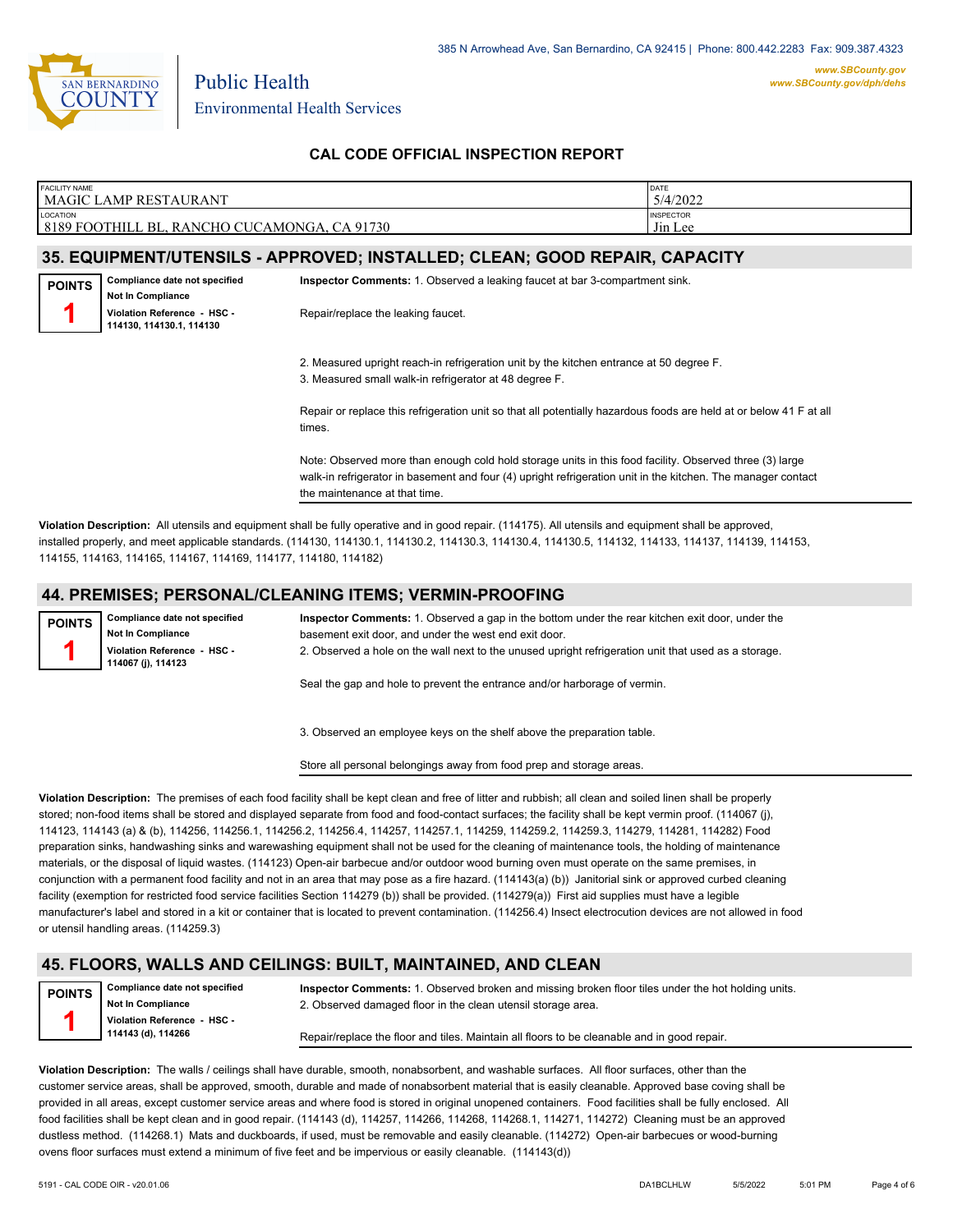

| <b>FACILITY NAME</b>                                                         | DATE                                            |
|------------------------------------------------------------------------------|-------------------------------------------------|
| <b>MAGIC LAMP RESTAURANT</b>                                                 | 5/4/2022                                        |
| <b>LOCATION</b><br>8189 FOOTHILL<br>CA 91730<br>, RANCHO CUCAMONGA,<br>™ BL. | <b>INSPECTOR</b><br>$-1$<br>J <sub>in</sub> Lee |

# **48. FOOD HANDLER CERTIFICATION**

| <b>POINTS</b><br>2 | Compliance date not specified<br><b>Not In Compliance</b><br>Violation Reference - SBCC - | Inspector Comments: Observed two (2) food handler(s) without current, valid San Bernardino County<br>food handler card(s).                                                                                               |
|--------------------|-------------------------------------------------------------------------------------------|--------------------------------------------------------------------------------------------------------------------------------------------------------------------------------------------------------------------------|
|                    | 33.0409                                                                                   | Provide a valid San Bernardino County Food Handler Card for each of these workers within two (2) weeks.<br>A missing food handler card information and verification sheet was provided to fill out and fax and return to |
|                    |                                                                                           | San Bernardino County Environmental Health Services department.<br>Fax to (909) 387-4323 or send to sbcfoodworker@gmail.com.<br>Failure to do so will result in unannounced billable reinspections to verify compliance. |

**Violation Description:** This facility is currently in violation with the food handler certification requirement for San Bernardino County, which states all food handlers must obtain a valid food handler certificate within fourteen (14) days of employment (33.0410, 33.044). Failure to provide proof of food handler certification within fourteen (14) days will result in unannounced billable (at our current hourly rate) re-inspections to verify compliance.

This facility operator must complete the 'Missing Food Handler' form provided by the inspector and email an electronic copy (scans or photos are ok as long as they are readableto sbcfoodworker@gmail.com

**More Information: <https://wp.sbcounty.gov/dph/wp-content/uploads/sites/7/2022/04/SB-Flyer-2019-completed-English-Spanish.pdf>**

#### **52. VC & D**

| POINTS | Compliance date not specified<br><b>Not In Compliance</b> | Inspector Comments: eleven (11) boiled eggs, two (2) gallons of milk, and half (1/2) gallon of half and<br>half were voluntarily condemned and destructed by the manager. |
|--------|-----------------------------------------------------------|---------------------------------------------------------------------------------------------------------------------------------------------------------------------------|
|        | Violation Reference - HSC -<br>113980                     |                                                                                                                                                                           |

**Violation Description:** Operator has voluntarily consented to the condemnation and destruction of food as said material being unfit for human consumption or otherwise in violation of California Health and Safety Code, Division 104, Part 5, Chapter 1 through 8, the disposition of which is provided for by Chapter 8, Article 3, Section 111895.

"I (We) hereby voluntarily agree to the condemnation and destruction of the following material(s) listed in violation number 52. By signing this Offical Inspection Report (OIR), I (We) hereby release the County of San Bernardino and its agent from any and all liability."

#### **IMPORTANT: Risk Based Inspection Frequency**

Food facilities that pose a higher risk level for causing foodborne illness will be subject to an additional inspection, to be billed at the hourly rate as provided in the San Bernardi[no County Code Schedule of Fees](https://codelibrary.amlegal.com/codes/sanbernardino/latest/sanberncty_ca/0-0-0-122474#JD_16.0213B). Facilities that received one or more of the following will be elevated to a high risk tier:

- A score letter of "C" or lower on one of the last two graded inspections,
- A score letter of "B" on two of the last three graded inspections,
- Repeated "four (4) point violation Risk Factor" (critical violation codes 1-23) on the last two inspections, or
- Four (4) or more critical violations (codes 1-23) noted during an inspection, or

#### **Food Establishment Donor Survey**

Will you please take a few moments of your time to co[mplete our Food Establishment Donor Survey?](https://survey123.arcgis.com/share/626bb0fb21674c82832b0c0d557c5e80?field:faid=FA0007590&field:facility_name=MAGIC%20LAMP%20RESTAURANT¢er=34.11,-117.63&field:phone=9099818659) The purpose of this survey is to learn about current food recovery and food waste reduction efforts and struggles throughout San Bernardino County.

The feedback from the survey will help us identify barriers and opportunities, and connect you with nearby charitable feeding organizations so you can donate your surplus fo[od. Once you complete the su](https://arcg.is/WvjGb)rvey, you can view your entry and connect with other donor food establishments and charitable

#### **Overall Inspection Comments**